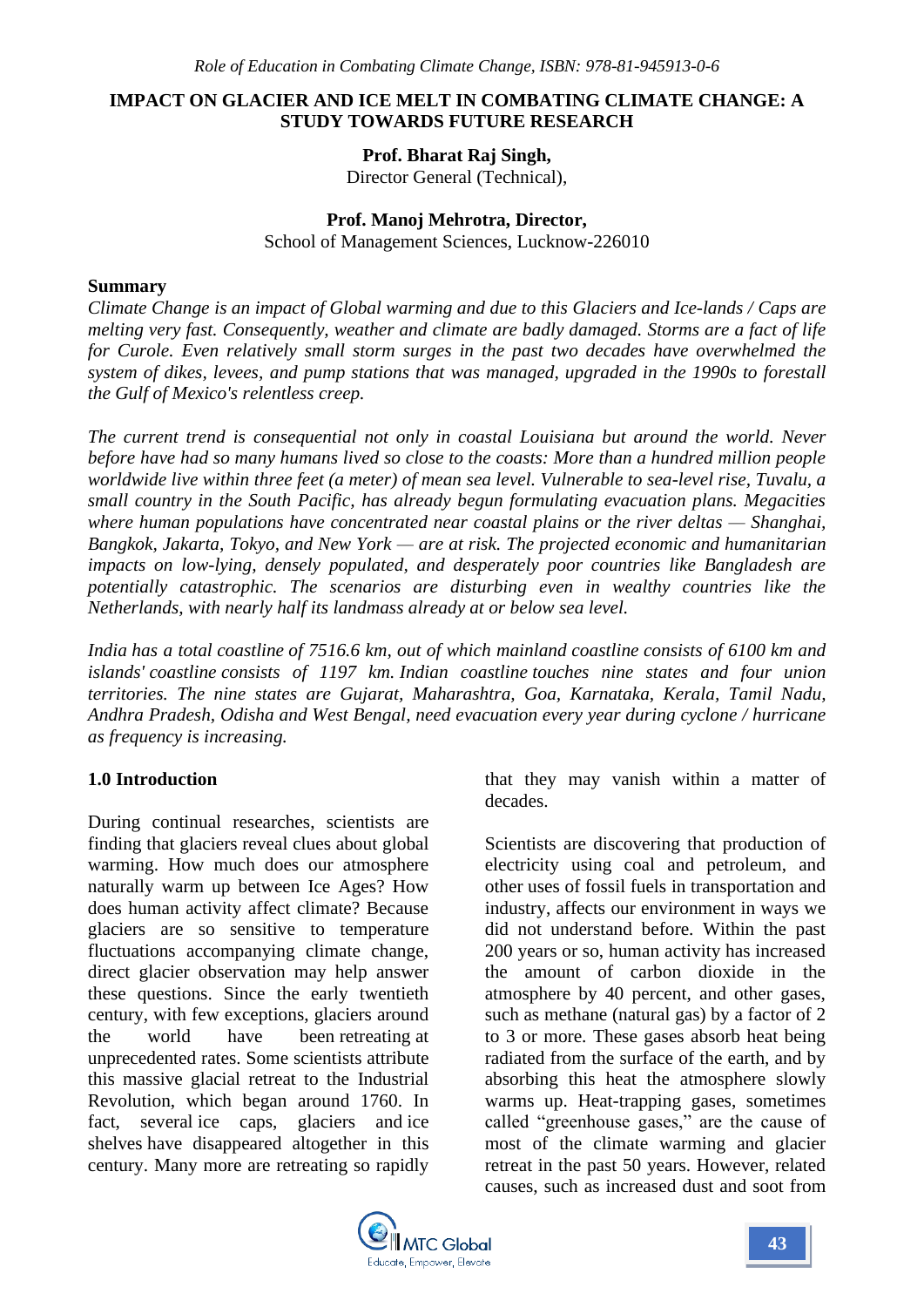grazing, farming, and burning of fossil fuels and forests, are also causing glacier retreat. In fact, it is likely that the earliest parts of the recent glacier retreats in Europe were caused by soot from coal burning in the late 1800s.

As dramatic as the retreat of one glacier may be, scientists learn the most about global climate by studying many glaciers. The World Glacier Monitoring Service (WGMS) tracks changes in more than 100 alpine glaciers worldwide. Forty-two of those glaciers qualify as climate reference glaciers because their records span more than 30 years.

The WGMS reports, glacier mass balance changes in millimetres of water equivalence. (There are 25.4 millimetres in an inch.) If all the lost or gained glacial ice were converted to water and spread evenly over glacier surface area, the depth of that water layer is the water equivalence. In State of the Climate in 2018, the American Meteorological Society reported that mean annual glacier mass balance was (-) 921 millimetres for the 42 reference glaciers, and (-) 951 millimetres for all glaciers monitored in 2017.

Daniel Fagre quotes "If we don't have it, we don't need it," as we throw on our backpacks. We're armed with crampons, ice axes, rope, GPS receivers, and bear spray to ward off grizzlies, and we're trudging toward Sperry Glacier in Glacier National Park, Montana. It falls in step with Fagre and two other

"This glacier used to be closer," scientists says as we crest a steep section. A trailside sign notes that since 1901, Sperry Glacier has shrunk from more than 800 acres (320

research scientists from the U.S. Geological Survey Global Change Research Program. They're doing what they've been doing for more than a decade: measuring how the park's storied glaciers are melting. So far, the results have been positively chilling. When President Taft created Glacier National Park in 1910, it was home to an estimated 150 glaciers. Since then the number has decreased to fewer than 30, and most of those remaining have shrunk in area by two-thirds (67%). Fagre predicts that within 30 years most if not all of the park's namesake glaciers will disappear.

"Things that normally happen in geologic time are happening during the span of a human lifetime," says Fagre **[1-2]**.

### **2.0 Glacier & Ice-melt Impacts Climate**

Scientists assess the planet's health see indisputable evidence that Earth has been getting warmer, in some cases rapidly. Most believe that human activity, in particular the burning of fossil fuels and the resulting build-up of greenhouse gases in the atmosphere, have influenced this warming trend. In the past decade scientists have documented record-high average annual surface temperatures and have been observing other signs of change all over the planet: in the distribution of ice, and in the salinity, levels, and temperatures of the oceans.

hectares) to 300 acres (120 hectares). "That's out of date," to stopping to catch back its position, as it is now less than 250 acres (100 hectares)."



**Fig 1:** Polar ice caps in Greenland, Antarctica, melting 6 times faster than in 1990s

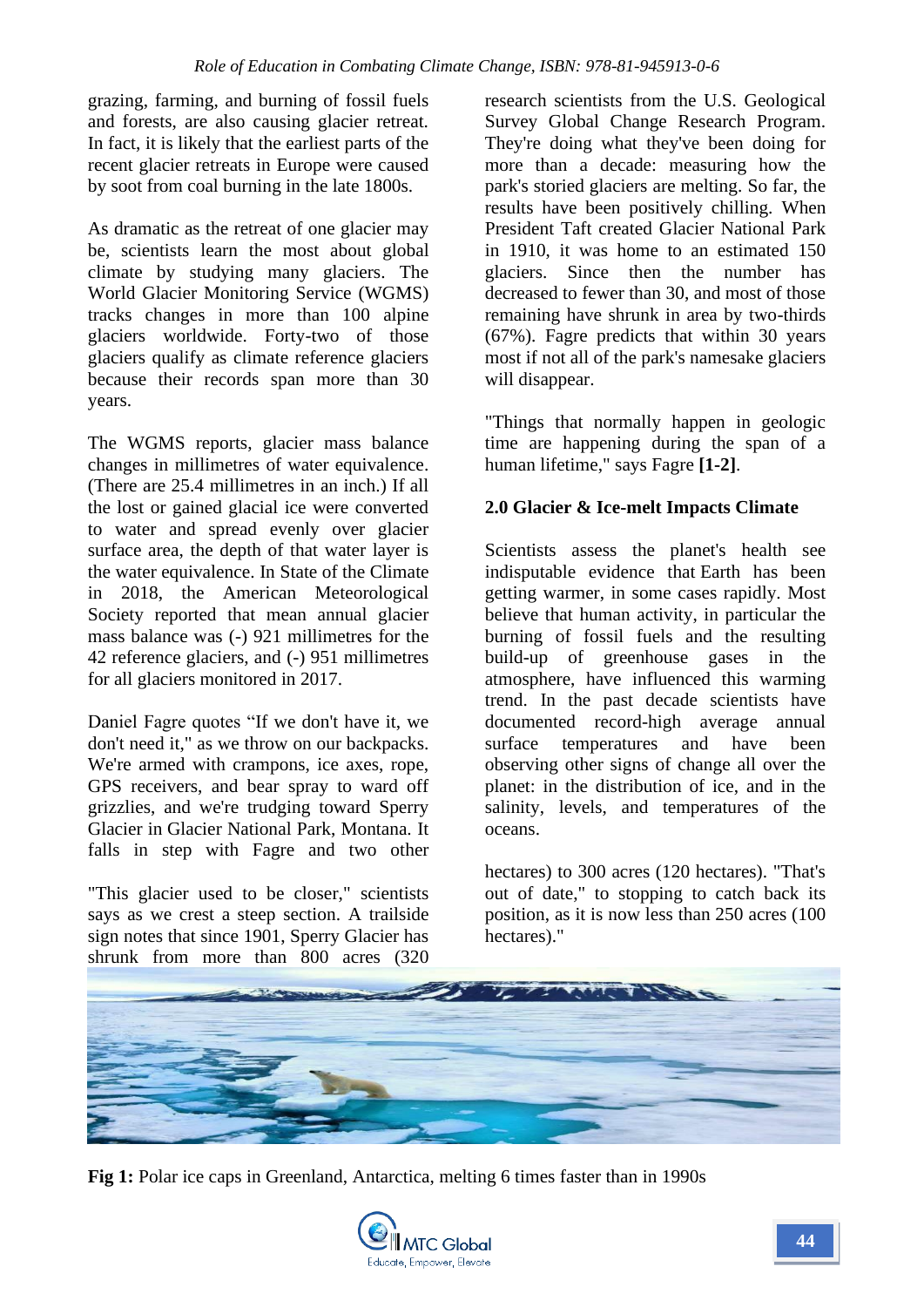Everywhere on Earth ice is changing. The famed snows of Kilimanjaro have melted more than 80 percent since 1912. Glaciers in the Garhwal Himalaya in India are retreating so fast that researchers believe that most central and eastern Himalayan glaciers could virtually disappear by 2035. Arctic sea ice has thinned significantly over the past half century, and its extent has declined by about 10 percent in the past 30 years. NASA's repeated laser altimeter readings show the edges of Greenland's ice sheet shrinking. Spring freshwater ice breakup in the Northern Hemisphere now occurs nine days earlier than it did 150 years ago, and autumn freeze-up ten days later. Thawing permafrost has caused the ground to subside more than 15 feet (4.6 meters) in parts of Alaska. From the Arctic to Peru, from Switzerland to the equatorial glaciers of Man Jaya in Indonesia, massive ice fields, monstrous glaciers, and sea ice are disappearing, fast.

When temperatures rise and ice melts, more water flows to the seas from glaciers and ice caps, and ocean water warms and expands in volume. This combination of effects has played the major role in raising average global sea level between four and eight inches (10 and 20 centimetres) in the past hundred years, according to the Intergovernmental Panel on Climate Change (IPCC).

Scientists point out those sea levels have risen and fallen substantially over Earth's 4.6billion-year history. But the recent rate of global sea level rise has departed from the average rate of the past two to three thousand years and is rising more rapidly—about onetenth of an inch a year. A continuation or acceleration of that trend has the potential to cause striking changes in the world's coastlines.

Driving around Louisiana's Gulf Coast, Windell Curole can see the future, and it looks pretty wet. In southern Louisiana coasts are literally sinking by about three feet (a meter) a century, a process called subsidence. A sinking coastline and a rising ocean combine to yield powerful effects. It's like taking the global sea-levelrise problem and moving it along at fastforward.

The seventh-generation Cajun and manager of the South Lafourche Levee District navigates his truck down an unpaved mound of dirt that separates civilization from inundation, dry land from a swampy horizon. With his French-tinged lilt, Curole points to places where these bayous, swamps, and fishing villages portend a warmer world: his high school girlfriend's house partly submerged, a cemetery with water lapping against the white tombs, his grandfather's former hunting camp now afloat in a stand of skeleton oak snags. "We live in a place of almost land, almost water," says the 52-yearold Curole.



**Figure 2:** Mass balance of the World Glacier Monitoring Service (WGMS) Credit: State of the Climate in 2018. Bull. Amer. Meteor. Soc

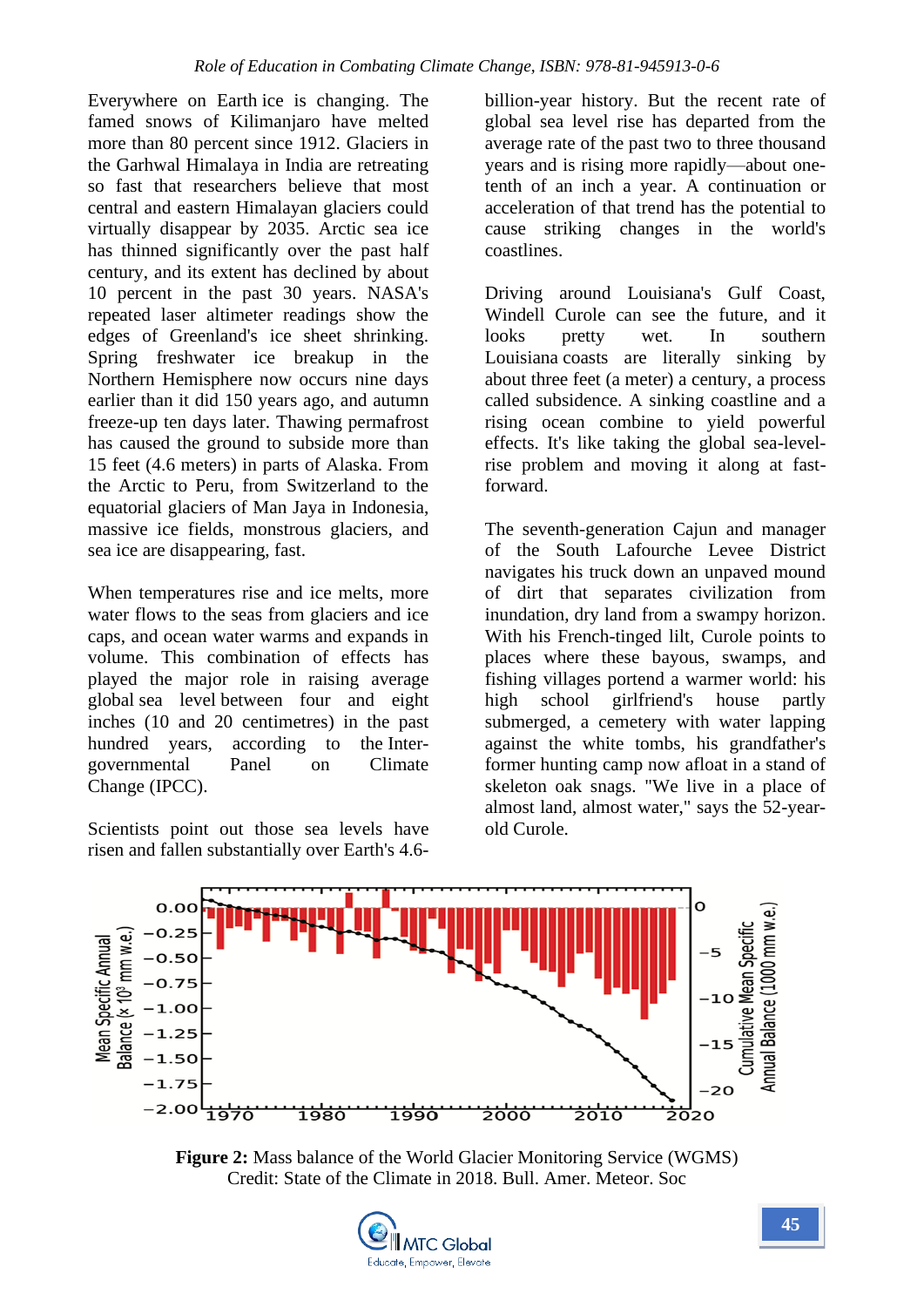The above **Fig.2** shows that mass balance of World Glacier Monitoring Service in which 37 reference glaciers are considered each year since 1968 (red bars), along with the total mass loss over time (black line), which is updated on 16 March 2020.

### **2.1 Weather versus Climate**

### **2.1.1 What is the difference between weather and climate?[3]**

**Weather** is the day-to-day state of the atmosphere, and its short-term variation in minutes to weeks. People generally think of weather as the combination of temperature, humidity, precipitation, cloudiness, visibility, and wind. We talk about changes in weather in terms of the near future: "How hot is it right now?" "What will it be like today?" and "Will we get a snowstorm this week?"

**Climate** is the weather of a place averaged over a period of time, often 30 years. Climate information includes the statistical weather information that tells us about the normal weather, as well as the range of weather extremes for a location.

We talk about climate change in terms of years, decades, centuries, even millions of years. Scientists study climate to look for trends or cycles of variability, such as the changes in wind patterns, ocean surface temperatures and precipitation over the equatorial Pacific that result in El Niño and La Niña, and also to place cycles or other phenomena into the bigger picture of possible longer term or more permanent climate changes **[4]**.



**Figure 3**: A synoptic chart for 28 August 1980 Credit: M. Serreze and R. Barry (1988).

**2.1.2 Forecasting weather and predicting climate**

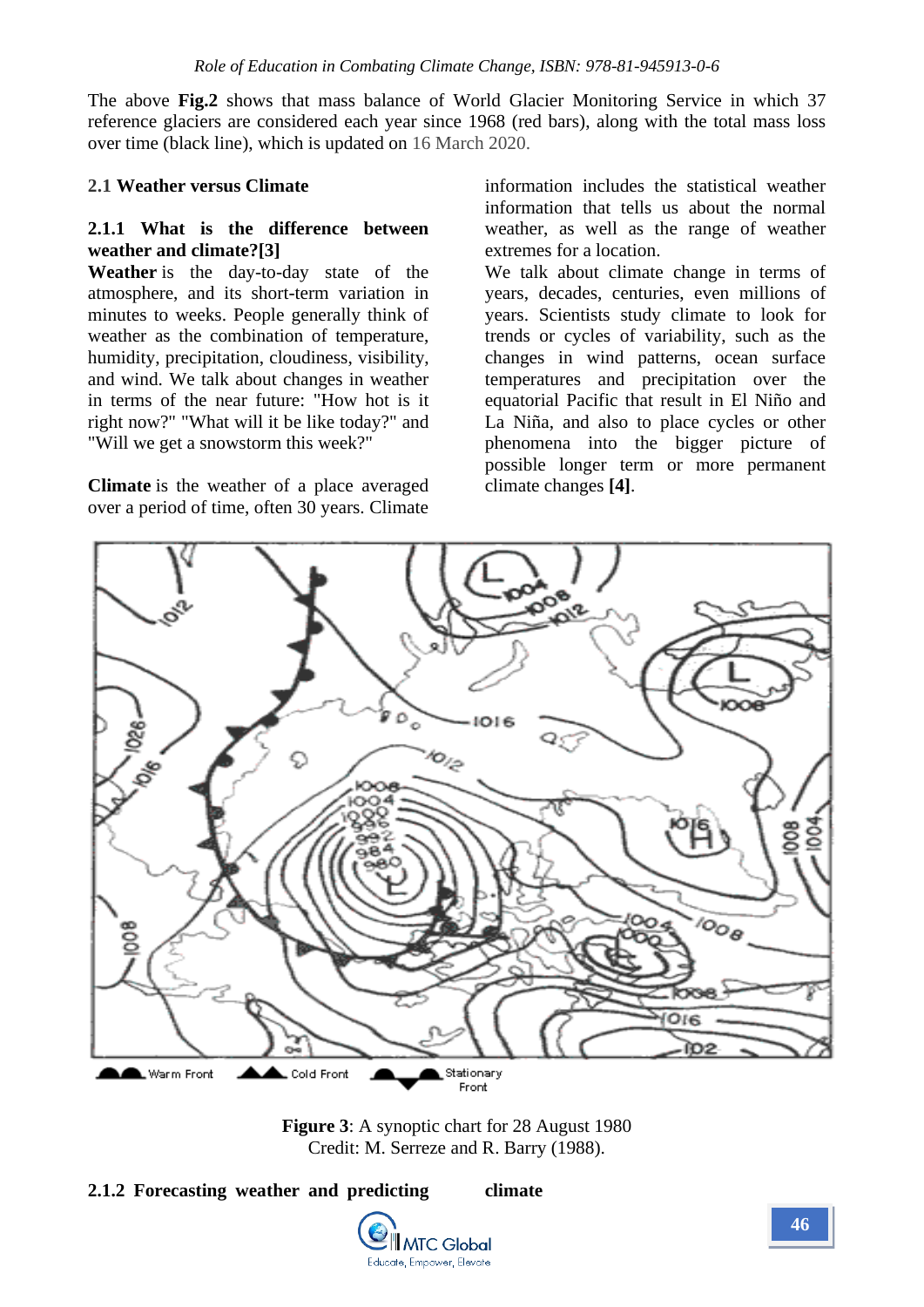Weather forecasters try to answer questions<br>like: What will the temperature be like: What will the temperature be tomorrow? Will it rain? How much rain will we have? Will there be thunderstorms? Today, most weather forecasts are based on numerical models, which incorporate observations of air pressure, temperature, humidity and winds to produce the best estimate of current and future conditions in the atmosphere. A weather forecaster then looks at the model output to figure out the most likely scenario. The accuracy of weather forecast depends on both the model and on the forecaster's skill. Short-term weather forecasts are accurate for up to a week. Long-term forecasts, for example seasonal forecasts, tend to use statistical relationships between large-scale climate signals such as El Niño and La Niña and precipitation and temperature to predict what the weather will be like in one to six months' time**.**

Forecasts — whether generated by artificial intelligence, meteorologists, or indigenous elders — often rely on past weather patterns to predict the future, but climate change is making the past a less effective predictor of the future.

Climate predictions take a much longer-term view. These predictions try to answer questions like how much warmer will the Earth be 50 to 100 years from now? How much more precipitation will there be? How much will sea level rise? Climate predictions are made using global climate models. Unlike weather forecast models, climate models cannot use observations because there are no observations in the future.

### **2.2 Arctic Climate**

Like other places on Earth, the weather in the Arctic varies from day to day, from month to month, and from place to place. But the Arctic is a unique place for weather and climate, because of the special factors that influence it. Sunlight is perhaps the most important of those factors. Above the Arctic Circle, the sun disappears in the winter, leaving the region dark and cold. What light does reach the region in the winter comes in at a low angle. In summers, the sun shines around the clock, bringing warmth and light. The Arctic also experiences frequent inversions. Inversions occur when cold air settles close to the ground, with warm air on top of it. Inversions separate the air into two layers, like oil and water: this tends to slow down the winds close to the surface. Over cities, inversions can trap pollutants, creating smoggy conditions that last until the inversion clears **[4-5]**.

Scientists separate the Arctic into two major climate types. Near the ocean, a maritime climate prevails. In Alaska, Iceland, and northern Russia and Scandinavia, the winters are stormy and wet, with snow and rainfall reaching 60 cm  $(24)$ inches) to 125 cm (49 inches) each year. Summers in the coastal regions tend to be cool and cloudy; average temperatures hover around 10 degrees Celsius (50 degrees Fahrenheit).



**Figure 4:** An inversion layer. —*Credit: Willie Angus*.

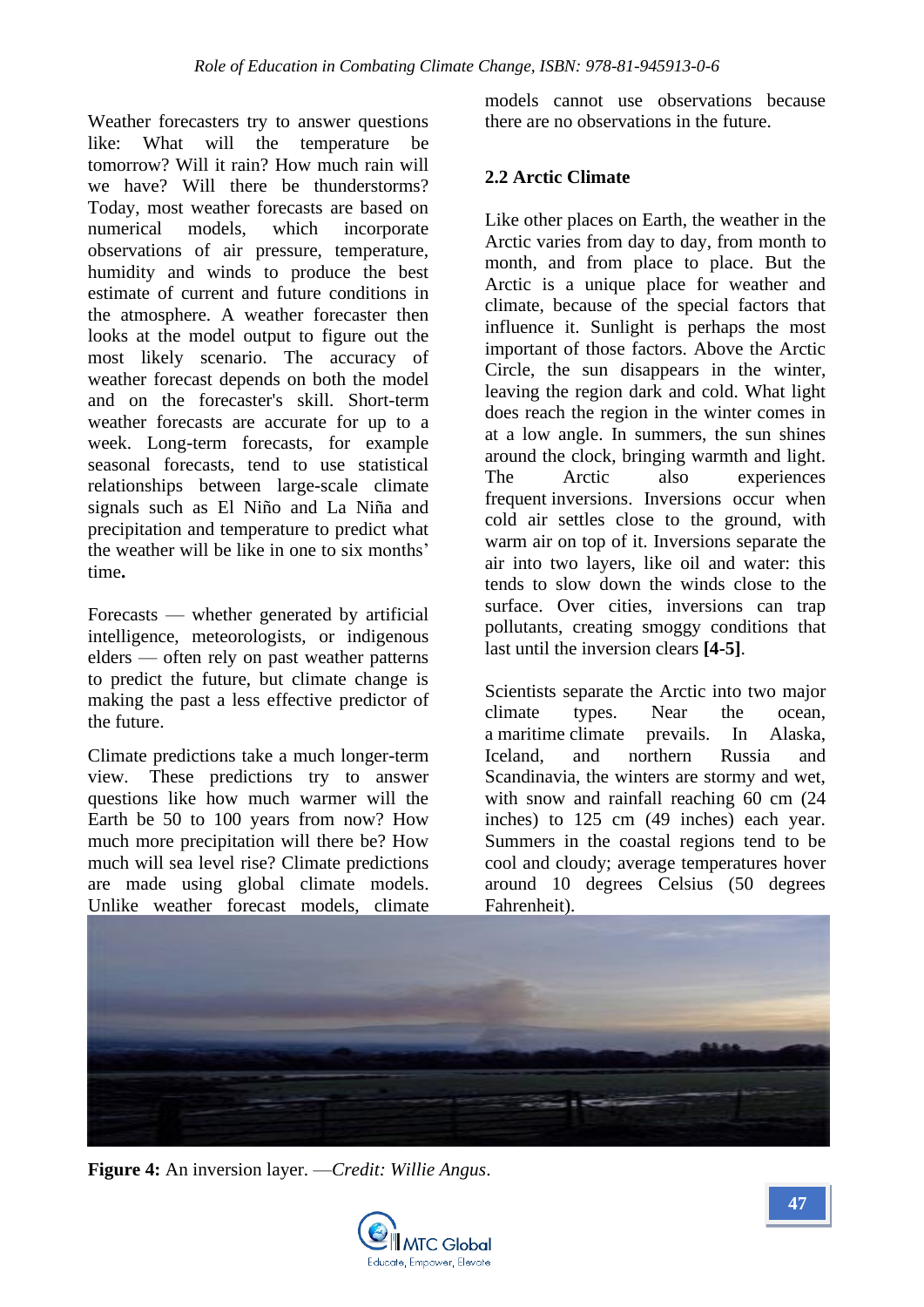Away from the coasts, the interior regions of the Arctic lands have a continental climate. The weather is dryer, with less snow in the winter and sunny summer days. Winter weather can be severe, with frigid temperatures well below freezing. In some regions of Siberia, average January temperatures are lower than (-) 40 degrees Celsius [(-) 40 degrees Fahrenheit]. In the summer, the long days of sunshine thaw the top layer of permafrost and bring average temperatures above 10 degrees Celsius (50 degrees Fahrenheit). At some weather stations in the interior, summer temperatures are warmer than 30 degrees Celsius (86 degrees Fahrenheit).

## **3.0 Rising Sea Level**

Rising sea level, sinking land, eroding coasts, and temperamental storms are a fact of life. Even relatively small storm surges in the past two decades have overwhelmed the system of dikes, levees, and pump stations that he manages, upgraded in the 1990s to forestall the Gulf of Mexico's relentless creep. "It could have been probably more evacuations than any other person in the country- says Curole".

The current trend is consequential not only in coastal Louisiana but around the world. Never before have had so many humans lived so close to the coasts: More than a hundred million people worldwide live within three feet (a meter) of mean sea level. Vulnerable to sea-level rise, Tuvalu, a small country in the South Pacific, has already begun formulating evacuation plans. Megacities where human populations have concentrated near coastal plains or the river deltas-Shanghai, Bangkok, Jakarta, Tokyo, and New York; are at risk. The projected economic and humanitarian impacts on lowlying, densely populated, and desperately poor countries like Bangladesh are potentially catastrophic. The scenarios are disturbing even in wealthy countries like the Netherlands, with nearly half its landmass already at or below sea level.

effects. Bruce Douglas, a coastal researcher at Florida International University, calculates that every inch (2.5 centimeters) of sea-level rise could result in eight feet (2.4 meters) of horizontal retreat of sandy beach shorelines due to erosion. Furthermore, when salt water intrudes into freshwater aquifers, it threatens sources of drinking water and makes raising crops problematic. In the Nile Delta, where many of Egypt's crops are cultivated, widespread erosion and saltwater intrusion would be disastrous since the country contains little other arable land.

In some places marvels of human engineering worsen effects from rising seas in a warming world. The system of channels and levees along the Mississippi effectively stopped the millennia-old natural process of rebuilding the river delta with rich sediment deposits. In the 1930s oil and gas companies began to dredge shipping and exploratory canals, tearing up the marshland buffers that helped dissipate tidal surges. Energy drilling removed vast quantities of subsurface liquid, which studies suggest increased the rate at which the land is sinking. Now Louisiana is losing approximately 25 square miles (65 square kilometres) of wetlands every year, and the state is lobbying for federal money to help replace the upstream sediments that are the delta's lifeblood.

Local projects like that might not do much good in the very long run, though, depending on the course of change elsewhere on the planet. Part of Antarctica's Larsen Ice Shelf broke apart in early 2002. Although floating ice does not change sea level when it melts (any more than a glass of water will overflow when the ice cubes in it melt), scientists became concerned that the collapse could foreshadow the breakup of other ice shelves in Antarctica and allow increased glacial discharge into the sea from ice sheets on the continent. If the West Antarctic ice sheet were to break up, which scientists consider very unlikely this century, it alone contains enough ice to raise sea level by nearly 20 feet (6 meters).

Rising sea level produces a cascade of

Even without such a major event, the IPCC

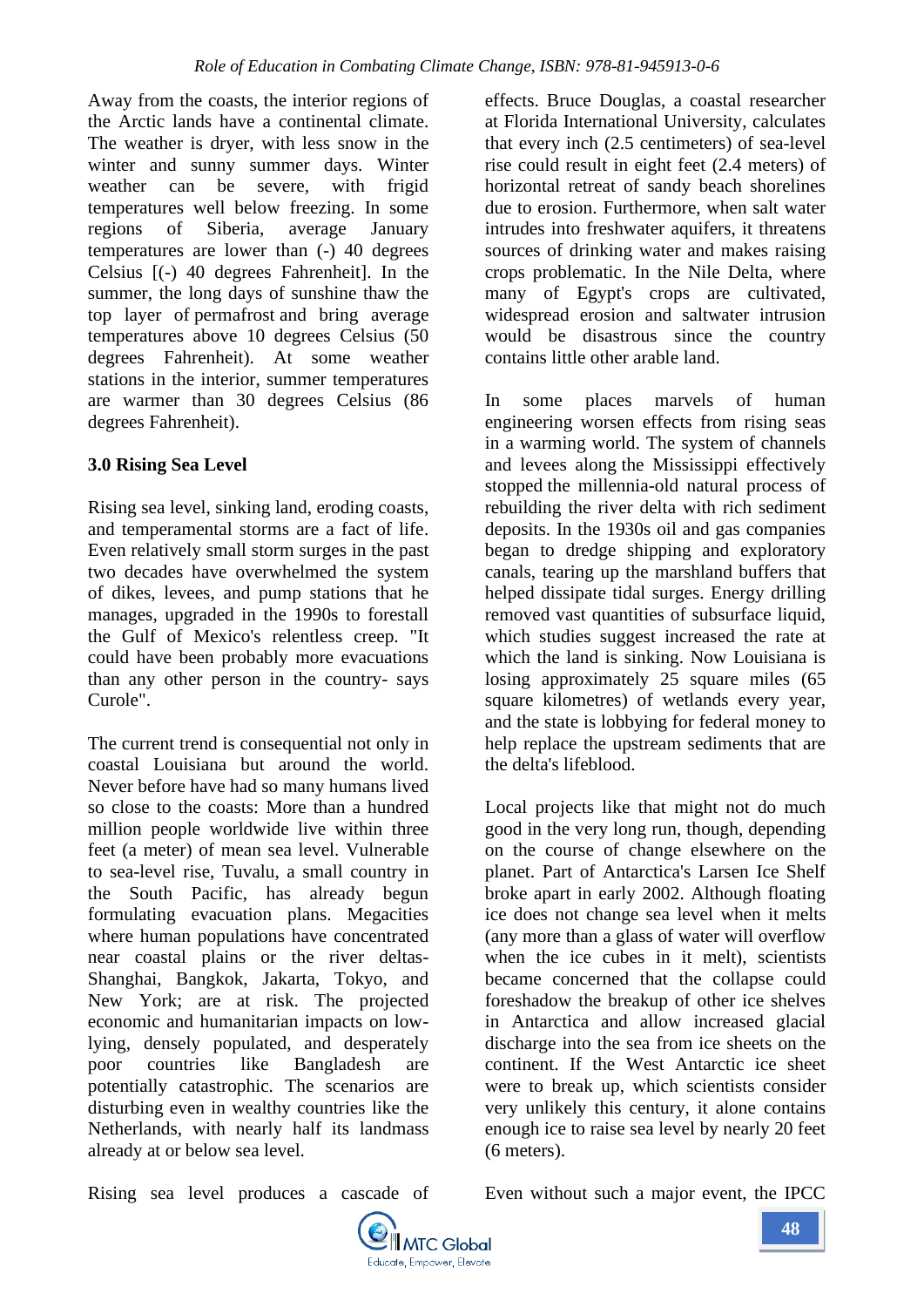projected in its 2001 report that sea level will rise anywhere between 4 and 35 inches (10 and 89 centimeters) by the end of the century. The high end of that projection nearly three feet (a meter)—would be "an unmitigated disaster," according to Douglas.

Down on the criticalities, all of those predictions make Windell Curole shudder. "We're the guinea pigs," – Curole says surveying aqueous world from the relatively lofty vantage point of a 12-foot-high (3.7 meter) earthen berm mound. "I don't think anybody down here looks at the sea-levelrise problem and puts their heads in the sand." That's because soon there may not be much sand left.

Rising sea level is not the only change Earth's oceans are undergoing. The ten-yearlong World Ocean Circulation Experiment, launched in 1990, has helped researchers to better understand what is now called the ocean conveyor belt.

Oceans, in effect, mimic some functions of the human circulatory system. Just as arteries carry oxygenated blood from the heart to the extremities, and veins return blood to be replenished with oxygen, oceans provide lifesustaining circulation to the planet. Propelled mainly by prevailing winds and differences in water density, which changes with the temperature and salinity of the seawater, ocean currents are critical in cooling, warming, and watering the planet's terrestrial surfaces—and in transferring heat from the Equator to the Poles.

# **4.0 India's Coastline and Amazing Facts**

India has major part of its land covered by water. So development of ports, coastal connectivity, shipping industry and coastal economic zones are some of the crucial departments that government needs to stress upon.

The central government has taken a lot of efforts to develop India's coastline. To analyse the same, Free Press Journal has organised a panel discussion named 'India's

Coastline – Engine and Wheel of Economic Growth' in which questions like, how much has India achieved during the past four years, and how can India make all these sectors grow better and thus make India that much more vibrant will be discussed **[7].**

## **4.1 Some Interesting and Lesser Known Facts about India's Coastline**

- India has a total coastline of 7516.6 km, out of which mainland coastline consists of 6100 km and islands' coastline consists of 1197 km.
- Indian coastline touches nine states and four union territories. The nine states are Gujarat, Maharashtra, Goa, Karnataka, Kerala, Tamil Nadu, Andhra Pradesh, Odisha and West Bengal. Union Territories include Daman & Diu, Puducherry, Andaman & Nicobar Islands and Lakshadweep Islands.
- Gujarat has the longest sea coastline in India of 1,600 km.
- It is believed that formation of coastline of India is the result of continental drift of Gondwanaland.
- India's mainland coastline is divided into two parts- Eastern coastline and Western coastline.
- Large parts of the coastal plains of India are covered by fertile soils on which different crops are grown. Rice is the main crop of these areas.
- Fishing is an important occupation of the people living in the coastal areas of India.
- The Eastern coastline includes Eastern Ghats and the Bay of Bengal and extends from Ganga Delta in the North to Kanyakumari in the South.
- The Eastern coastline can be divided into three parts according to states, Orissa coastal plain, Andhra coastal plain and Tamil Nadu coastal plain.
- The Eastern coastline of India consists of rivers like the Mahanadi, the Godavari, the Krishna and the Cauvery.
- The Western coastline, on the other

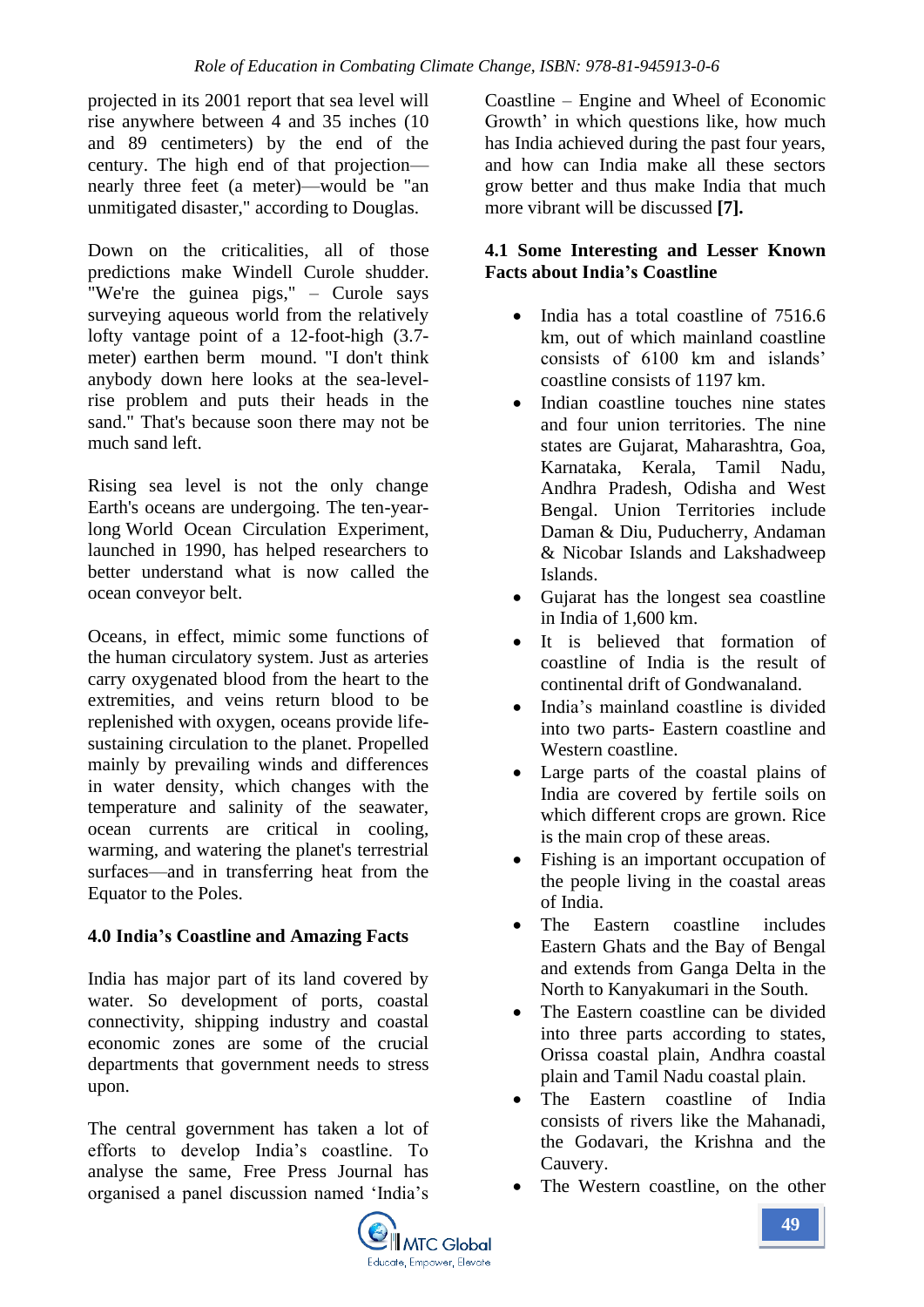hand, extends from Rann of Kachchh in the north to Kanyakumari in the South.

- It is divided into three parts, Konkan coast, the Karnataka coast and Kerala coast.
- Western coastline consists of the Indian Ocean, which is the only ocean to be named after a country.
- Coconut trees grow all along the Western coast. The sands of Kerala coast have large quantity of Monazite, which is used for nuclear power. Low lying areas of Gujarat are famous for producing salt.



**Figure 5:** Alphan Cyclone hit West Bengal on 16<sup>th</sup> May 2020

### **4.2 About India's Coastline — Engine and Wheel of Economic Growth**

The Free Press Journal in association with JNPT had organized a conference on INDIA'S COASTLINE – ENGINE AND WHEEL OF ECONOMIC GROWTH at ITC Grand Central, Parel in Mumbai on October 22, 2018 at 2:30 pm onwards. Union Minister for Road Transport & Highways, Shipping and Water Resources, River Development & Ganga Rejuvenation Nitin Gadkari was be the Chief Guest and Keynote Speaker.

The engine running the conveyor belt is the density-driven thermohaline circulation ("thermo" for heat and "haline" for salt). Warm, salty water flows from the tropical Atlantic north toward the Pole in surface currents like the Gulf Stream. This saline water loses heat to the air as it is carried to

the far reaches of the North Atlantic. The coldness and high salinity together make the water denser, and it sinks deep into the ocean. Surface water moves in to replace it. The deep, cold water flows into the South Atlantic, Indian, and Pacific Oceans, eventually mixing again with warm water and rising back to the surface.

Changes in water temperature and salinity, depending on how drastic they are, might have considerable effects on the ocean conveyor belt. Ocean temperatures are rising in all ocean basins and at much deeper depths than previously thought, say scientists at the National Oceanic and Atmospheric Administration (NOAA). Arguably, the largest oceanic change ever measured in the era of modern instruments is in the declining salinity of the sub-polar seas bordering the North Atlantic.

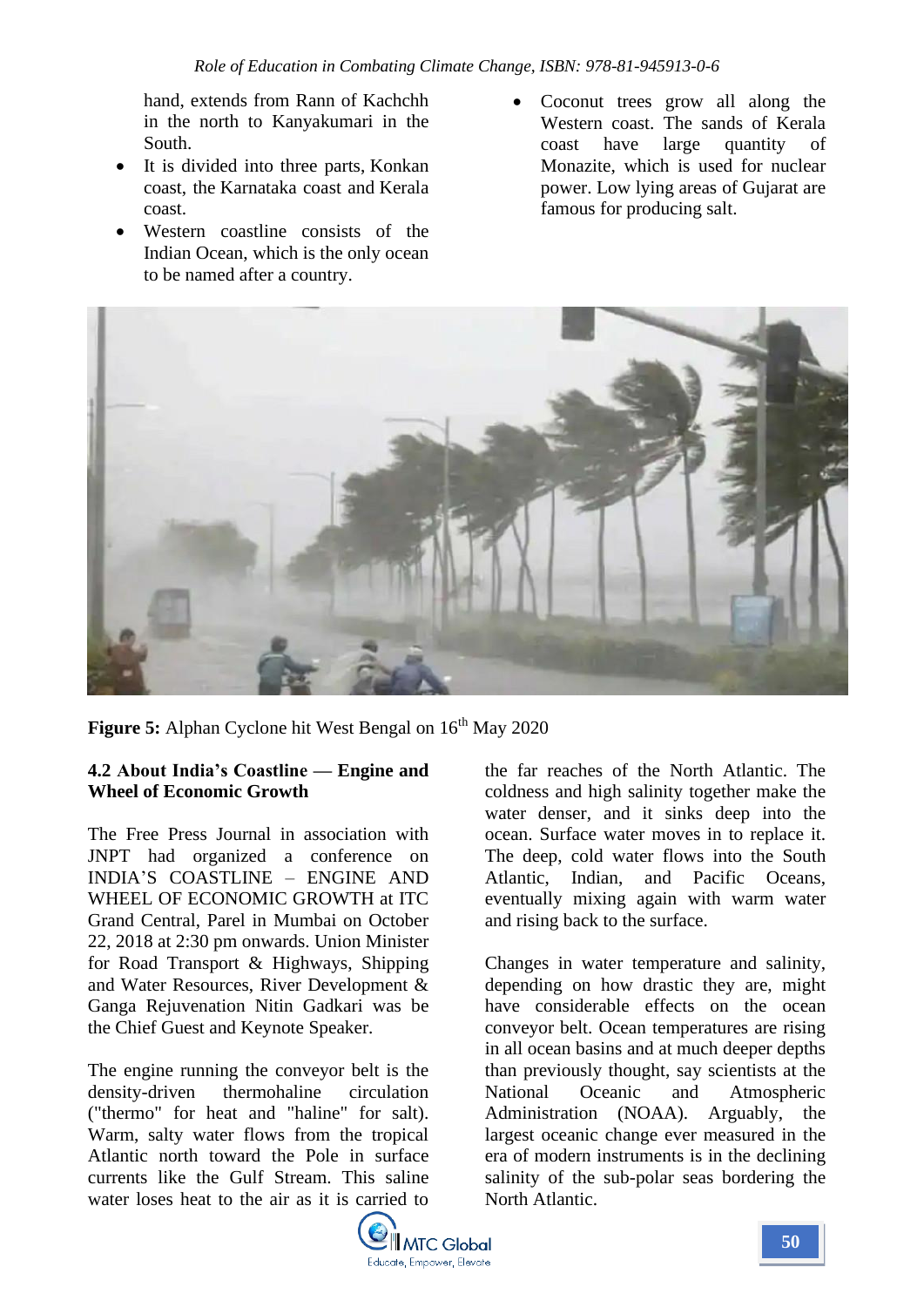Robert Gagosian, president and director of the Woods Hole Oceanographic Institution, believes that oceans hold the key to potential dramatic shifts in the Earth's climate. He warns that too much change in ocean temperature and salinity could disrupt the North Atlantic thermohaline circulation enough to slow down or possibly halt the conveyor belt—causing drastic climate changes in time spans as short as a decade.

The future breakdown of the thermohaline circulation remains a disturbing, if remote, possibility. But the link between changing atmospheric chemistry and the changing oceans is indisputable, says Nicholas Bates, a principal investigator for the Bermuda Atlantic Time-series Study station, which monitors the temperature, chemical composition, and salinity of deep-ocean water in the Sargasso Sea southeast of the Bermuda Triangle.

### **5.0 Absorption of Carbon Dioxide**

Oceans are important sinks, or absorption centers, for carbon dioxide, and take up about a third of human-generated CO2. Data from the Bermuda monitoring programs show that CO2 levels at the ocean surface are rising at about the same rate as atmospheric CO2. But it is in the deeper levels where Bates has observed even greater change. In the waters between 820 and 1,476 feet (250 and 450 meters) deep, CO2 levels are rising at nearly twice the rate as in the surface waters. "It's not a belief system; it's an observable scientific fact," Bates says. "And it shouldn't be doing that unless something fundamental has changed in this part of the ocean."

While scientists like Bates monitor changes in the oceans, others evaluate CO2 levels in the atmosphere. In Vestmannaeyjar, Iceland, a lighthouse attendant opens a large silver suitcase that looks like something out of a James Bond movie, telescopes out an attached 15-foot (4.5-meter) rod, and flips a switch, activating a computer that controls several motors, valves, and stopcocks. Two two-and-a-half liter (about 26 quarts) flasks in the suitcase fill with ambient air. In North Africa, an Algerian monk at Assekrem does the same. Around the world, collectors like these are monitoring the cocoon of gases that compose our atmosphere and permit life as we know it to persist **[8-15**].

When the weekly collection is done, all the flasks are sent to Boulder, Colorado. There, Pieter Tans, a Dutch-born atmospheric scientist with NOAA's Climate Monitoring and Diagnostics Laboratory, oversees a slew of sensitive instruments that test the air in the flasks for its chemical composition. In this way Tans helps assess the state of the world's atmosphere **[16].**

### **5.1 By all accounts it has changed significantly in the past 150 years.**

Walking through the various labs filled with cylinders of standardized gas mixtures, absolute manometers, and gas chromatographs, Tans offers up a short history of atmospheric monitoring. In the late 1950s a researcher named Charles Keeling began measuring CO2 in the atmosphere above Hawaii's 13,679-foot (4,169-meter) Mauna Loa. The first thing that caught Keeling's eye was how CO2 level rose and fell seasonally. That made sense since, during spring and summer, plants take in CO2 during photosynthesis and produce oxygen in the atmosphere. In the fall and winter, when plants decay, they release greater quantities of CO2 through respiration and decay. Keeling's vacillating seasonal curve became famous as a visual representation of the Earth "breathing [**17]**.

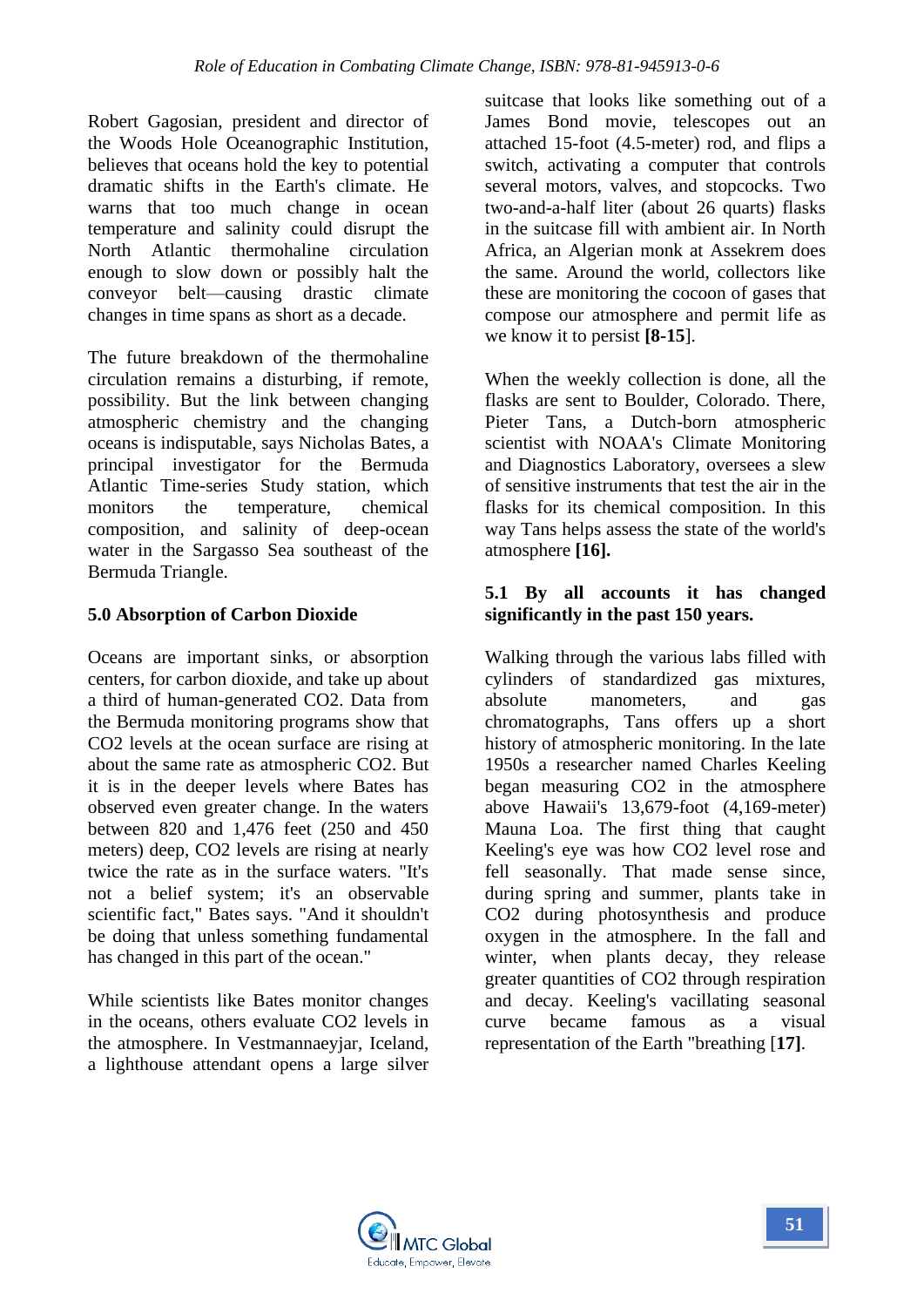*Role of Education in Combating Climate Change, ISBN: 978-81-945913-0-6*

| SNo. | Name                                 | Formula         | <b>GWP</b>   |
|------|--------------------------------------|-----------------|--------------|
| 1.   | Carbon Dioxide                       | CO <sub>2</sub> | 1            |
| 2    | Mrthane                              | CH <sub>4</sub> | 28           |
| 3.   | Nitrous Oxide                        | N2O             | 265          |
| 4.   | <b>HCFCs</b>                         | Various         | 80-2,000     |
| 5.   | <b>HFcs</b>                          | Various         | $4 - 12,400$ |
| 6.   | <b>CFCs</b>                          | Various         | 4,600-14.000 |
| 7.   | Nitrogen Trifloride                  | NF <sub>3</sub> | 16,100       |
| 8.   | Trifluoromethyl Sulfer Pentafluoride | SFSCF3          | 17,400       |
| 9.   | Sulfur Hexafluoride                  | SF <sub>6</sub> | 23,500       |

**Table 1:** 100-Year Global Warming Potential (GWP) Selected compounds (per kg.)

Something else about the way the Earth was breathing attracted Keeling's attention. He watched as CO2 level not only fluctuated seasonally, but also rose year after year. Carbon dioxide level / concentration has climbed from about 315 parts per million

(ppm) from Keeling's first readings in 1958 to more than 375 ppm today. A primary source for this rise is indisputable: humans' prodigious burning of carbon-laden fossil fuels for their factories, homes, and cars.

Global mean temperature difference from 1850-1900 (°C)





Tans shows a graph depicting levels of three key greenhouse gases—CO2, methane, and nitrous oxide—from the year 1000 to the present. The three gases together help keep Earth, which would otherwise be an inhospitably cold orbiting rock, temperate by orchestrating an intricate dance between the radiation of heat from Earth back to space (cooling the planet) and the

absorption of radiation in the atmosphere (trapping it near the surface and thus warming the planet) [**18-24**].

#### **6.0 Future Impact on Climate Change**

Tans and most other scientists believe that greenhouse gases are at the root of our changing climate. "These gases are a

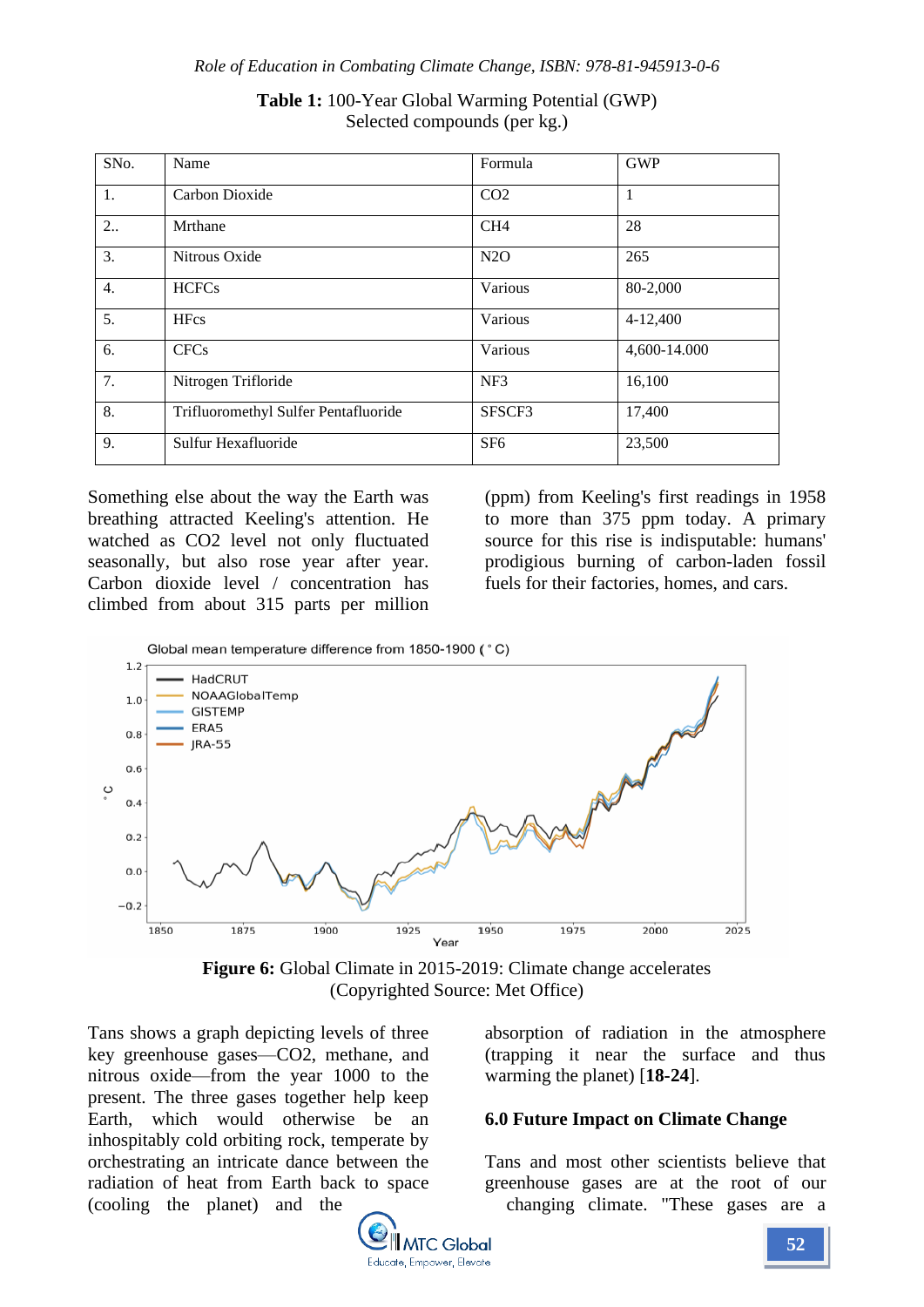climate-change driver," says Tans, poking his graph definitively with his index finger. The three lines on the graph follow almost identical patterns: basically flat until the mid-1800s, then all three moves upward in a trend that turns even more sharply upward after 1950. "This is what we did," says Tans, pointing to the parallel spikes. "We have very significantly changed the atmospheric concentration of these gases. We know their radiative properties," he says. "It is inconceivable to me that the increase would not have a significant effect on climate."

Exactly how large that effect might be on the planet's health and respiratory system will continue to be a subject of great scientific and political debate—especially if the lines on the graph continue their upward trajectory.

Eugene Brower, an Inupiat Eskimo and president of the Barrow Whaling Captains' Association, doesn't need fancy parts-permillion measurements of CO2 concentrations or long-term sea-level gauges to tell him that his world is changing.

"It's happening as we speak," the 56-year-old Brower says as we drive around his home in Barrow, Alaska—the United States' northernmost city—on a late August day. In his fire chief's truck, Brower takes me to his family's traditional ice cellars, painstakingly dug into the permafrost, and points out how his stores of muktuk—whale skin and blubber-- recently began spoiling in the fall because melting water drips down to his food stores. Our next stop is the old Bureau of Indian Affairs school building. The once impenetrable permafrost that kept the foundation solid has bucked and heaved so much that walking through the school is almost like walking down the halls of an amusement park fun house. We head to the eroding beach and gaze out over open water. "Normally by now the ice would be coming in," Brower says, scrunching up his eyes and scanning the blue horizon.

We continue our tour. Barrow looks like a coastal community under siege. The ramshackle conglomeration of

weather-beaten houses along the seaside gravel road stands protected from fall storm surges by miles-long berms of gravel and mud that block views of migrating gray whales. Yellow bulldozers and graders patrol the coast like sentries.

The Inupiat language has words that describe many kinds of ice. *Piqaluyak* is salt-free multiyear sea ice. *Ivuniq* is a pressure ridge. *Sarri* is the word for pack ice, *tuvaqtaq* is bottom-fast ice, and shorefast ice is *tuvaq*. For Brower, these words are the currency of hunters who must know and follow ice patterns to track bearded seals, walruses, and bowhead whales.

There are no words, though, to describe how much, and how fast, the ice is changing. Researchers long ago predicted that the most visible impacts from a globally warmer world would occur first at high latitudes: rising air and sea temperatures, earlier snowmelt, later ice freeze-up, reductions in sea ice, thawing permafrost, more erosion, and increases in storm intensity. Now all those impacts have been documented in Alaska. "The changes observed here provide an early warning system for the rest of the planet," says Amanda Lynch, an Australian researcher who is the principal investigator on a project that works with Barrow's residents to help them incorporate scientific data into management decisions for the city's threatened infrastructure.

Before leaving the Arctic, I drive to Point Barrow alone. There, at the tip of Alaska, roughshod hunting shacks dot the spit of land that marks the dividing line between the Chukchi and Beaufort Seas. Next to one shack someone has planted three eight-foot (2.4-meter) sticks of white driftwood in the sand, then crisscrossed their tops with whale baleen, a horny substance that whales of the same name use to filter life-sustaining plankton out of seawater. The baleen, curiously, looks like palm fronds.

So there, on the North Slope of Alaska, stand three makeshift palm trees. Perhaps they are no more than an elaborate Inupiat joke, but

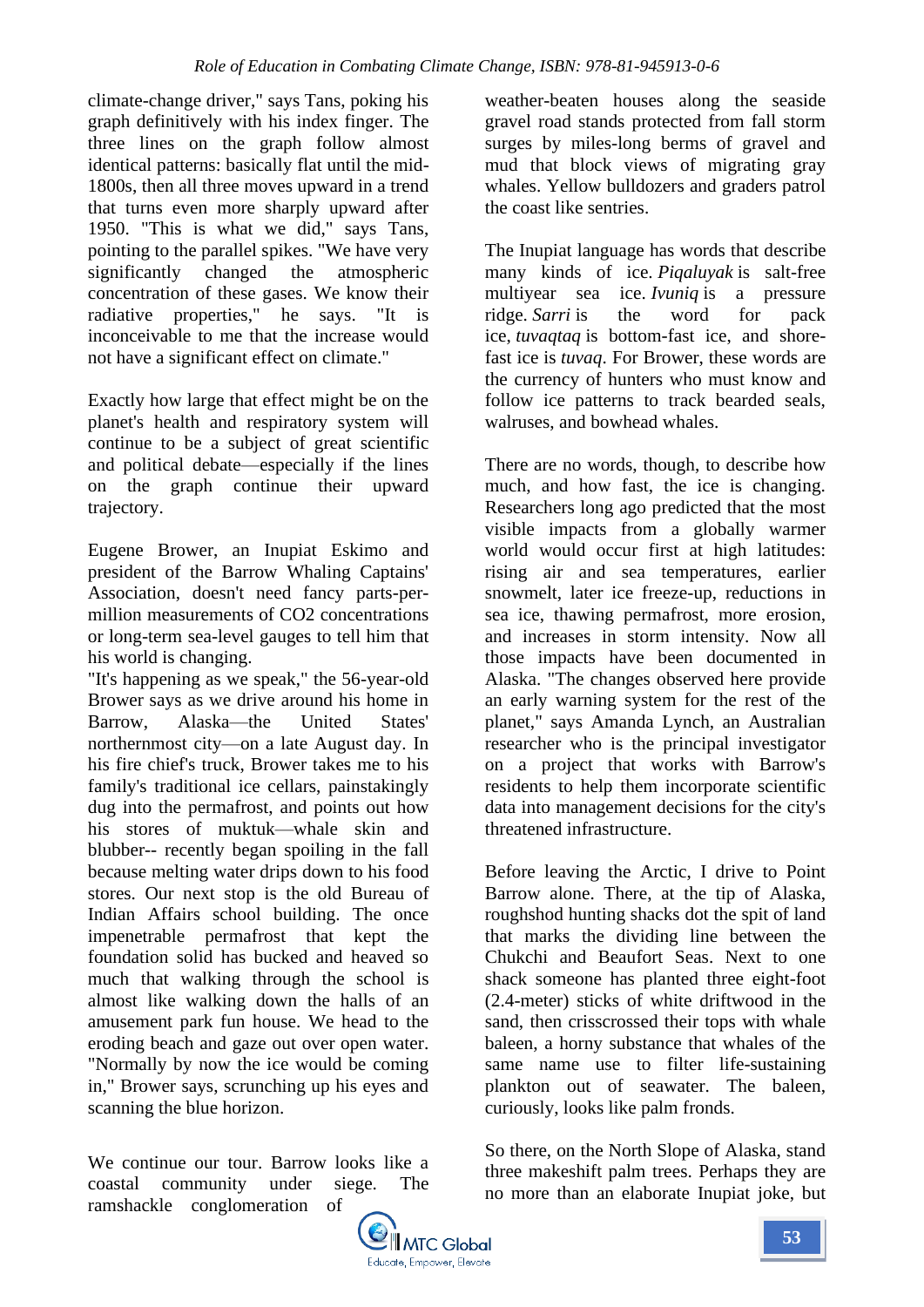these Arctic palms seem an enigmatic metaphor for the Earth's future. There is bigger question – *What would be the existence of living creature on the earth during next century?* [**25-30**].

## **7.0 Conclusion**

From the above recent study, it is found that major causes of rising the fever of earth is; due to exploitation of our earth minerals and hydrocarbons especially: Coal, Crude oil, Diesel, Petrol and Gases, being used in transport and industries for generation of mechanical and electrical energy and also unorganized way of developments without balancing nature damage. Thus following points are concluded:

- Mass balance of World Glacier Monitoring Service shows that glaciers will be a history within few decades on the earth as per recent decline recorded on 16<sup>th</sup> March 2020.
- Rising of sea level produces a cascade effects, which shows that every inch (2.5 centimeters) of sealevel rise could result in eight feet (2.4 meters) of horizontal retreat of sandy beach shorelines due to

# **8.0 Reference**

- **[1]** Daniel B Fagre, Ph.D., Lisa McKeon, Land Resources*,* Climate Research and Development Program*,* Region 5: Missouri Basin*,* Northern Rocky Mountain Science Center (NOROCK).
- **[2]** J.B. Bosson, M. Huss, E. Osipova,2019, Disappearing World Heritage Glaciers as a Keystone of Nature Conservation in a Changing Climate, published on 29 April 2019; DOI: 10.1029/2018EF001139.
- **[3]** Bharat Raj Singh and Onkar Singh, (2013), A Study About Realities of Climate Change: Glacier Melting and Growing Crises; Book- Climate Change – Realities, Impacts Over Ice Cap, Sea

erosion?. It will submerge most of the low-lying coastal areas of courtiers surrounded by the ocean, Like: India, Japan, Thailand, and Netherlands etc.[**3]**

- Severe cyclone, Hurricane, Tsunamis, Heavy Snow fall, Rainfall and Earthquakes etc. will create major causalities all over the world **[31].**
- Every year major funds will be pumped to disaster management to evacuate people from coastal area to safer places [**32**].
- Countries like: USA, Canada, France, Britain, Germany, Italy etc. will face severe cold waves, snow fall, heavy down pour and living will not be conducive, people will be forced to mitigate to find new safer place [**32**].

According to my earlier researches, there is one future projection – as earth speed is likely reducing in milliseconds that will create more challenges to face earth quake of high rector. As sea level is rising- radii of earth at lateral axis, create more friction impacts; ultimately it may likely to reduce the earth speed [**32**].

> Level and Risks; DOI: 10.5772/3459, chapter-2, page 39-40 & 63, published on 15 Jan 2013, at InTech Publisher, Croatia.

- **[4]** Lei Hu, Arlyn E Andrews, Kirk W Thoning et. al, Enhanced North American carbon uptake associated with El Niño, Research Climatology-Science Advances, 05 Jun 2019, Vol. 5, no. 6, eaaw0076, DOI: 10.1126/sciadv.aaw0076.
- **[5]** Myhre, G., D. Shindell, F.-M. Bréon, W. Collins, J. Fuglestvedt, J. Huang, D. Koch, J.-F. Lamarque, D. Lee, B. Mendoza, T. Nakajima, A. Robock, G. Stephens, T. Takemura and H. Zhang (2013) "Anthropogenic and Natural Radiative Forcing". In: Climate Change 2013: The Physical Science Basis.

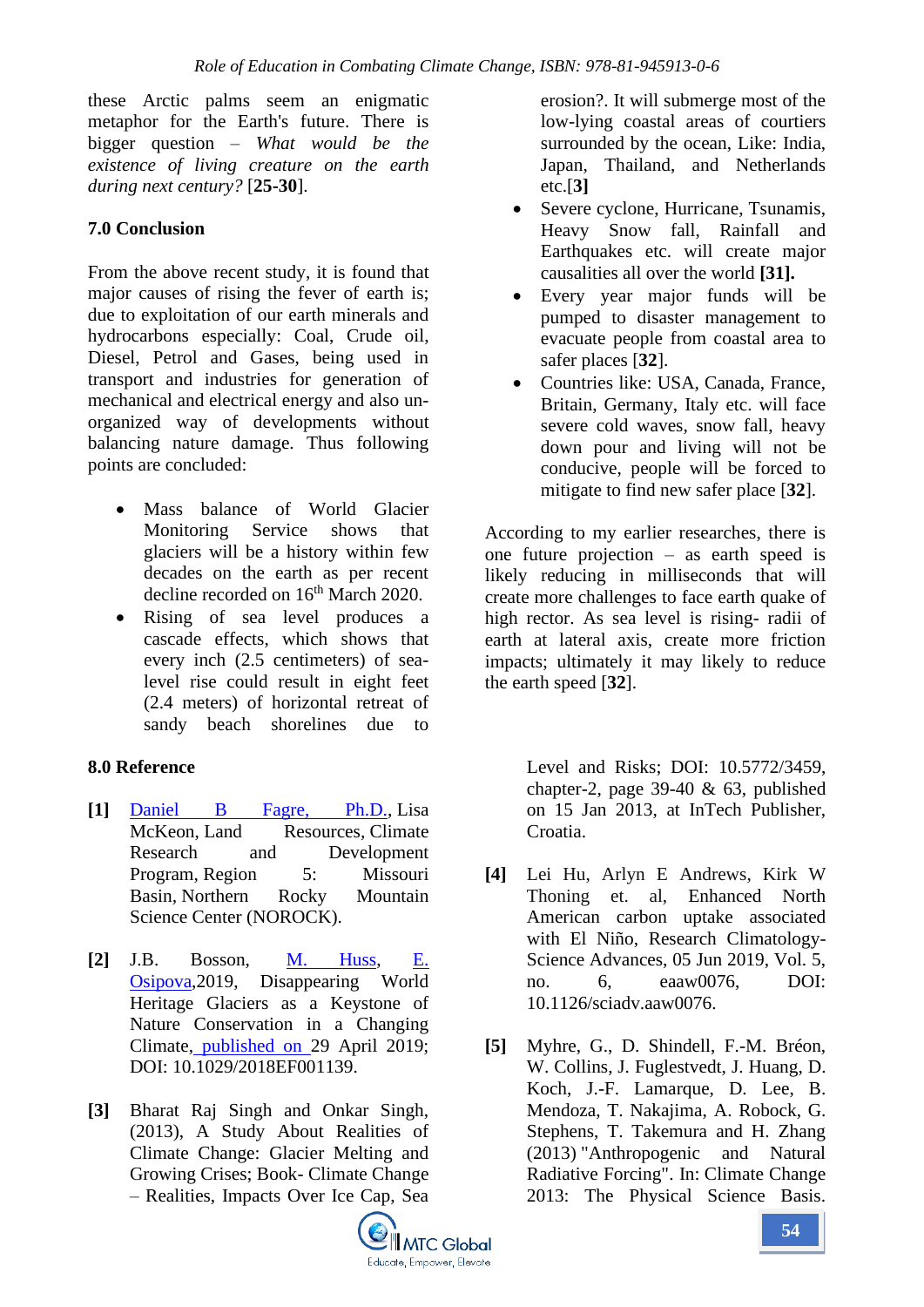Contribution of Working Group I to the Fifth Assessment Report of the Intergovernmental Panel on Climate Change. Stocker, T.F., D. Qin, G.-K. Plattner, M. Tignor, S.K. Allen, J. Boschung, A. Nauels, Y. Xia, V. Bex and P.M. Midgley (eds.). Cambridge University Press, Cambridge, United Kingdom and New York, NY, USA. Anthropogenic and Natural Radiative Forcing.

- **[6]** Forster, P., V. Ramaswamy, P. Artaxo, T. Berntsen, R. Betts, D.W. Fahey, J. Haywood, J. Lean, D.C. Lowe, G. Myhre, J. Nganga, R. Prinn, G. Raga, M. Schulz and R. Van Dorland (2007) "Changes in Atmospheric Constituents and in Radiative Forcing". In: Climate Change 2007: The Physical Science Basis. Contribution of Working Group I to the Fourth Assessment Report of the Intergovernmental Panel on Climate Change. Solomon, S., D. Qin, M. Manning, Z. Chen, M. Marquis, K.B. Averyt, M.Tignor and H.L. Miller (eds.). Cambridge University Press, Cambridge, United Kingdom and New York, NY, USA.
- [7] Free Press Journal, India (2018), website: http://www.freepressjournal.in/events/c oastline/
- **[8]** "6.12.2 Direct GWPs" Archived 2007- 03-29 at the Wayback Machine in IPCC Third Assessment Report – Climate Change 2001. GRID-Arendal (2003)
- **[9]** Hong, Angela C.; Cora J. Young; Michael D. Hurley; Timothy J. Wallington; Scott A. Mabury (28 November 2013). "Perfluorotributylamine: A novel longlived greenhouse gas". Geophysical Research Letters. 40 (22): 6010– 6015. Bibcode: 2013GeoRL..40.6010H. doi: 10.1002/2013GL058010.
- **[10]** Etminan, M.; Myhre, G.; Highwood, E. J.; Shine, K. P. (2016-12-28). "Radiative forcing of carbon dioxide, methane, and nitrous oxide: A significant revision of the methane radiative forcing: Greenhouse Gas Radiative Forcing". Geophysical Research Letters. **43** (24): 12, 614–12, 623. doi:10.1002/2016GL071930.
- **[11]** Alvarez (2018). "Assessment of methane emissions from the U.S. oil and gas supply chain". Science. **361** (6398): 186–188. doi:10.1126/science.aar7204. PMC 6223263. PMID 29930092. This is so, because of the reaction formula:  $CH_4 + 2O_2 \rightarrow CO_2 + 2 H_2O$ . As mentioned in the article, the oxygen and water is not considered for GWP purposes, and one molecule of methane (molar mass =  $16.04$  g mol<sup>-1</sup>) will yield one molecule of carbon dioxide (molar mass = 44.01 g mol<sup>-1</sup>). This gives a mass ratio of 2.74. (44.01/16.04≈2.74).
- **[12]** New Greenhouse Gas Discovered, PFTBA Has Higher Global Warming Impact Than CO2. Ibtimes.com (2013- 12-10). Retrieved on 2014-04-23.
- **[13]** Radiative efficiency definition of Radiative efficiency in the Free Online Encyclopedia. Encyclopedia2.thefreedictionary.com. Retrieved on 2014-04-23.
- **[14]** Newly discovered greenhouse gas '7,000 times more powerful than CO2' | Environment. theguardian.com. 10 December 2013.
- **[15]** New greenhouse gas discovered by U of T chemists | Toronto Star. Thestar.com (2013-12-11). Retrieved on 2014-04-23.
- **[16]** S. Basu, Scott J. Lehman, John B. Miller, Pieter P. Tans, (2020), Estimating US fossil fuel CO2

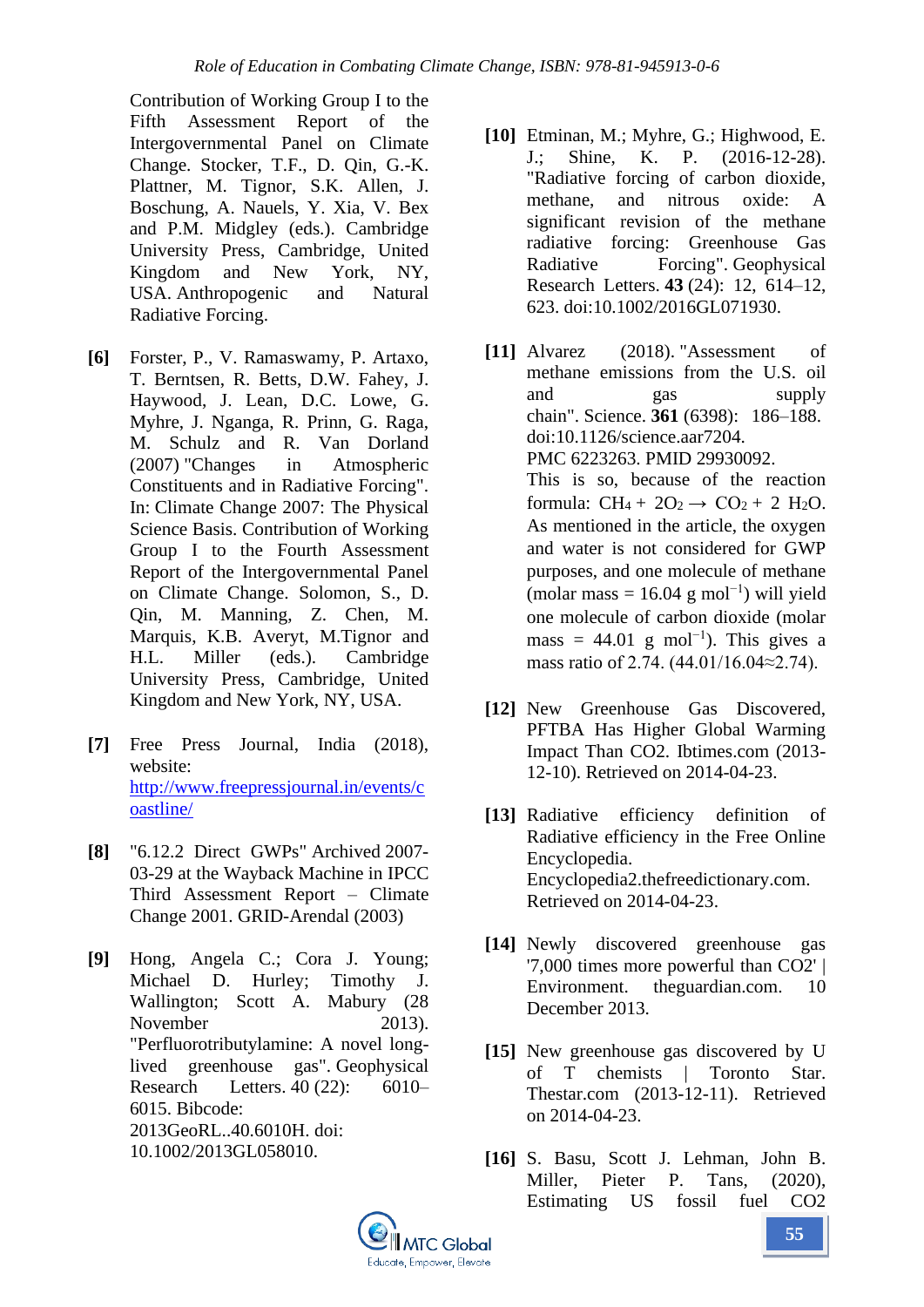emissions from measurements of 14C in atmospheric CO2, Proceedings of the National Academy of Sciences 117(24):201919032; DOI:10.1073/pnas.1919032117.

- **[17]** Charles David Keeling, (2018), Scripps Institution of Oceanography, The study of atmospheric carbon dioxide  $(CO<sub>2</sub>)$  at the newly established Mauna Loa Observatory of the U.S. Weather Bureau (now a part of NOAA).
- **[18]** Conference of the Parties (25 March 1998). "Methodological issues related to the Kyoto Protocol". Report of the Conference of the Parties on its third session, held at Kyoto from 1 to 11 December 1997 Addendum Part Two: Action taken by the Conference of the Parties at its third session (PDF). UNFCCC. Retrieved 17 January 2011.
- **[19]** "Testing 100-year global warming potentials: Impacts on compliance costs and abatement profile", "Climatic Change" Retrieved March 16, 2018
- **[20]** Regulation (EU) No 517/2014 of the European Parliament and of the Council of 16 April 2014 on fluorinated greenhouse gases Annex IV. These are normalized absorbance spectrum; these must be compensated for using the Beer–Lambert law for atmospheric concentrations, http://www.chem.arizona.edu/chemt/C2 1/sim/gh/ this plot provides a resultant application: Sunlight#Composition and power Carbon dioxide #In the Earth's atmosphere.
- **[21]** "IPCC AR5 Anthropogenic and Natural Radiative Forcing (Chapter 8 / page 663)"(PDF). 2013.
- **[22]** Matthew Elrod, "Greenhouse Warming Potential Model." Based on Elrod, M. J. (1999). "Greenhouse Warming Potentials from the Infrared

Spectroscopy of Atmospheric Gases". Journal of Chemical Education. **76** (12): 1702. Bibcode:1999JChEd..76.1702E. doi: 10.1021/ed076p1702.

- **[23]** "Glossary: Global warming potential (GWP)". U.S. Energy Information Administration. Retrieved 2011-04- 26. An index used to compare the relative radiative forcing of different gases without directly calculating the changes in atmospheric concentrations. GWPs are calculated as the ratio of the radiative forcing that would result from the emission of one kilogram of a greenhouse gas to that from the emission of one kilogram of carbon dioxide over a fixed period of time, such as  $100$  years. https://web.archive.org/web/201601310 50350/http://www.grida.no/climate/ipcc  $tar/wg1/247.htm$
- **[24]** CO2e www3.epa.gov. Retrieved 2020-06-27.
- **[25]** Park, Doo-Sun R., Sukyoung Lee, and Steven B. Feldstein. 2015. Attribution of the Recent Winter Sea Ice Decline over the Atlantic Sector of the Arctic Ocean. *Journal of Climate* 28(10): 4027–4033. doi:10.1175/JCLI-D-15- 0042.1, *(Research Pub:nsidc.org).*
- **[26]** Roy, François, et al. 2015. Arctic sea ice and freshwater sensitivity to the treatment of the atmosphere-ice-ocean surface layer. *Journal of Geophysical Research - Oceans* 120(6): 4392-4417. doi: 10.1002/2014JC010677. *.(Research Pub:nsidc.org).*
- **[27]** Sumata, Hiroshi, et al. 2015. Uncertainty of Arctic summer ice drift assessed by high-resolution SAR data. *Journal of Geophysical Research Oceans* 120(8): 5285-5301. doi:10.1002/2015JC010810, *(Research Pub:nsidc.org).*

**[28]** Tiwari, Sarita, Sarat C. Kar, and R.